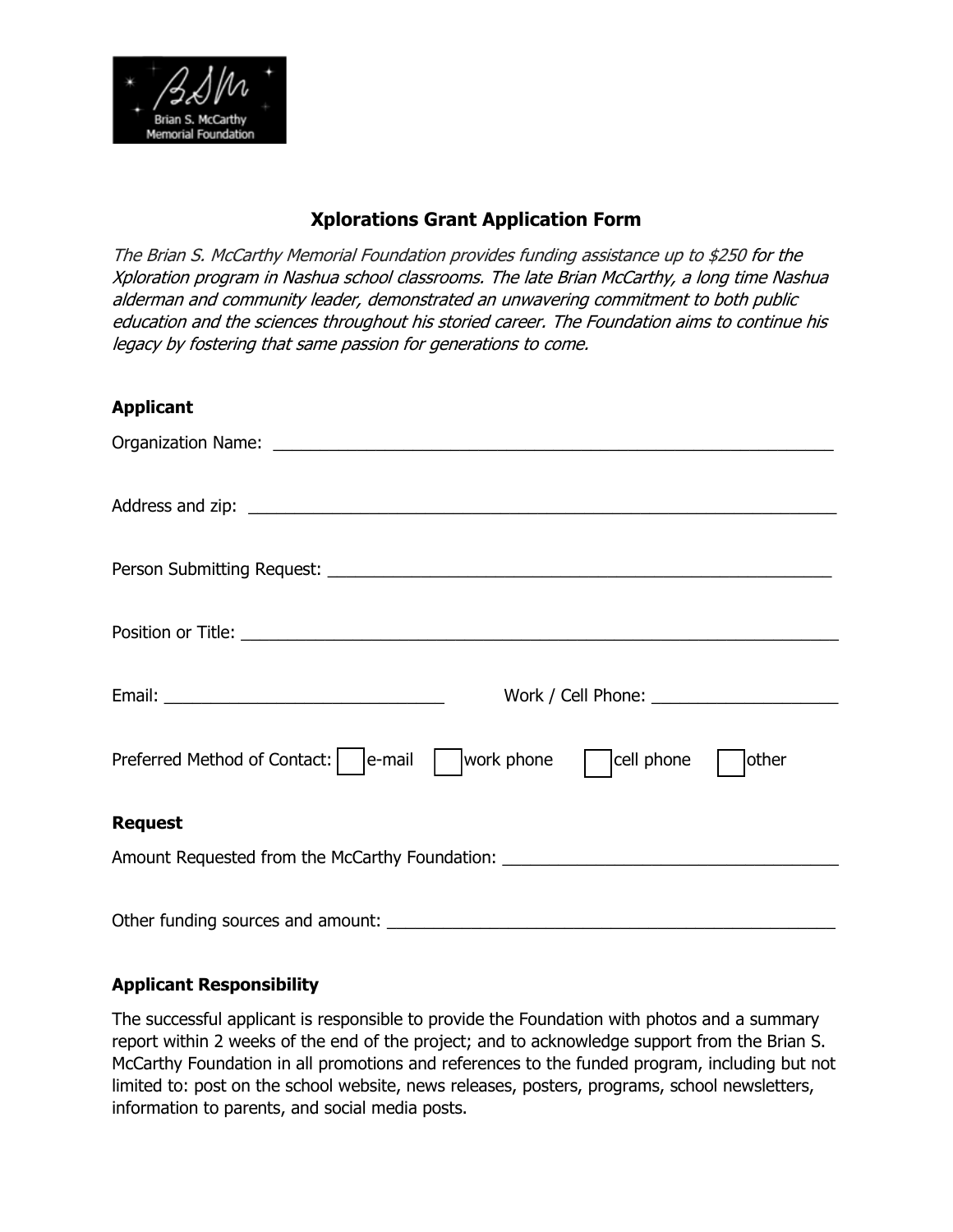

## **Xploration Program**

Program Title: \_\_\_\_\_\_\_\_\_\_\_\_\_\_\_\_\_\_\_\_\_\_\_\_\_\_\_\_\_\_\_\_\_\_\_\_\_\_\_\_\_\_\_\_\_\_\_\_\_\_\_\_\_\_\_\_\_\_\_\_\_\_\_\_\_

Grade Level, Number of Classrooms and Number of Students participating in this program. If more than one grade level, list number of classrooms and students for each grade level.

|                                                                                                               |  | Grade level: ______________Classrooms____________Students_______________________ |  |
|---------------------------------------------------------------------------------------------------------------|--|----------------------------------------------------------------------------------|--|
|                                                                                                               |  | Grade level: ______________Classrooms____________ Students______________________ |  |
|                                                                                                               |  | Grade level: ______________Classrooms____________Students_______________________ |  |
|                                                                                                               |  | Grade level: ______________Classrooms_____________Students______________________ |  |
| <b>Duration of Program</b>                                                                                    |  |                                                                                  |  |
| <u>One Day</u> : Date_________ and Time (ie. 9AM - 2PM)_________________________________                      |  |                                                                                  |  |
|                                                                                                               |  |                                                                                  |  |
| Has the date(s) been scheduled with the Xploration Program? $\lfloor \frac{1}{2} \rfloor$ $\lfloor N \rfloor$ |  |                                                                                  |  |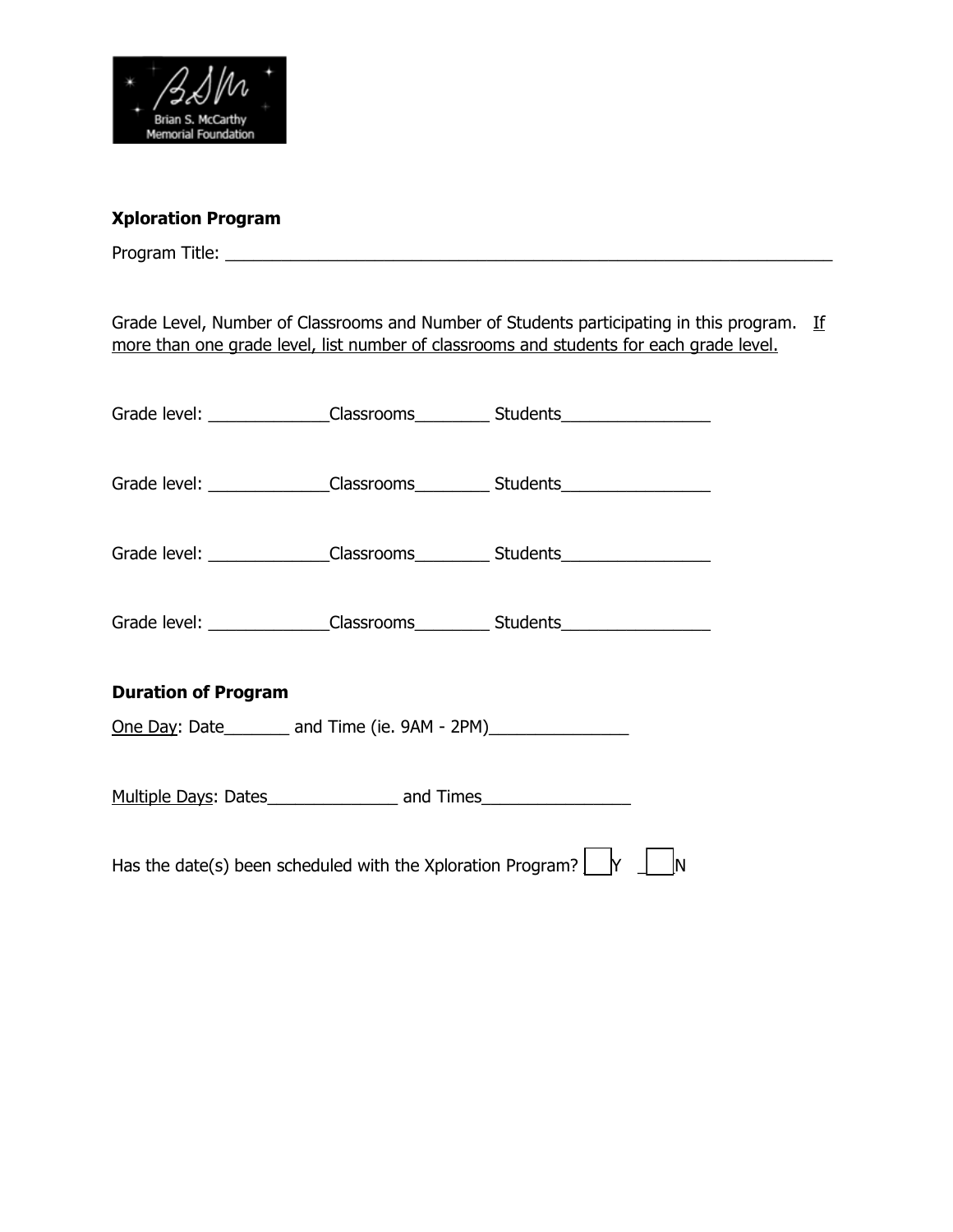

# **Program Summary**

Grade level STEM Goal(s):

Instruction Prior to Program

Follow-up Instruction and Activities